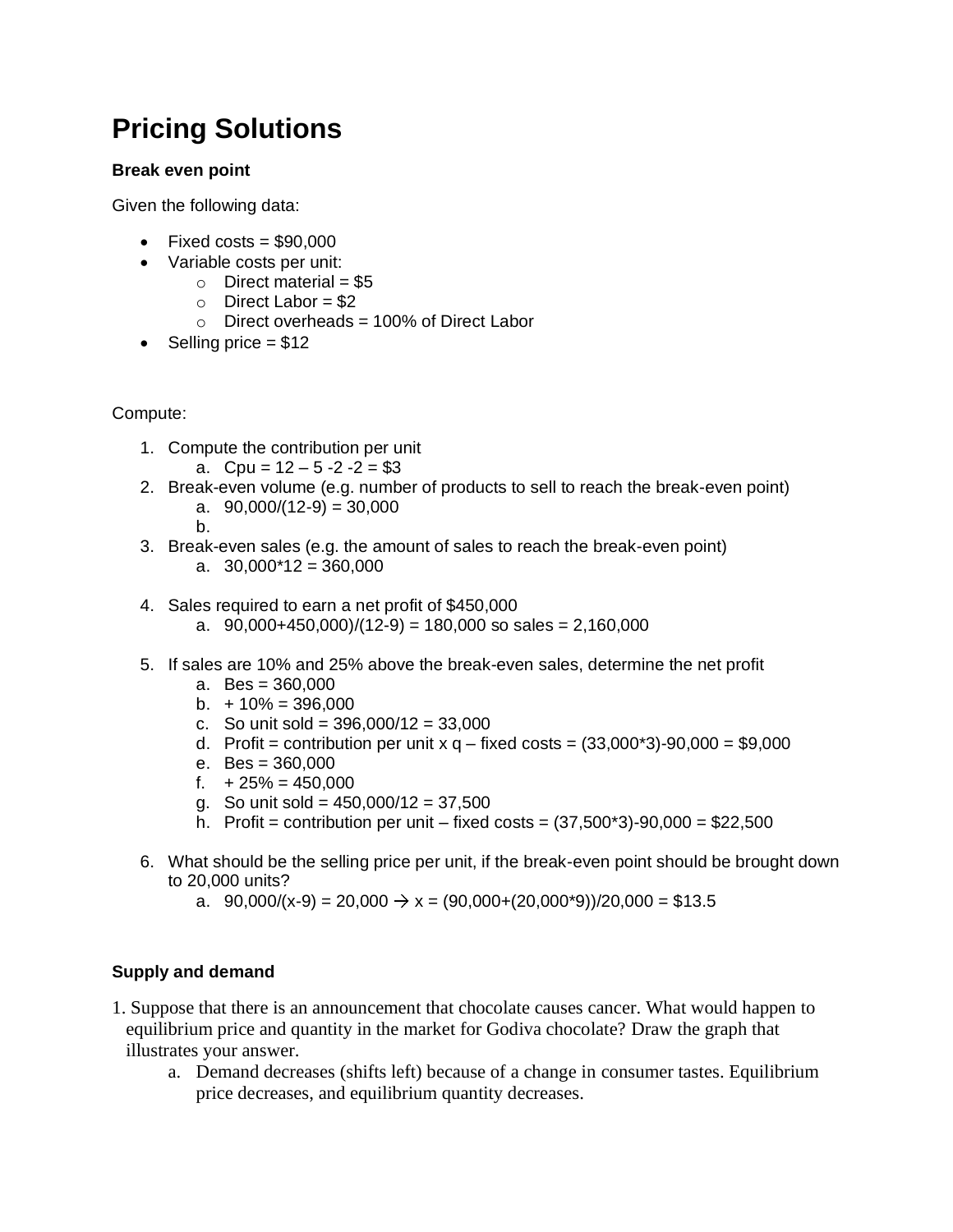- 2. Suppose that the price of Hershey's chocolate, a competitor of Godiva chocolate, increases. What would happen to equilibrium price and quantity in the market for Godiva chocolate? Draw the graph that illustrates your answer.
	- a. Demand increases (shifts right) because the price of a substitute good increases. Equilibrium price increases, and equilibrium quantity increases.
- 3. Suppose that the price of sugar increases. What would happen to equilibrium price and quantity in the market for Godiva chocolate? Draw the graph that illustrates your answer.
	- a. Supply decreases (shifts left) because the price of an input increases. Equilibrium price increases, and equilibrium quantity decreases.
- 4. Suppose that a company invents a better machine for mixing the ingredients to make chocolate candies. What would happen to equilibrium price and quantity in the market for Godiva chocolate? Draw the graph that illustrates your answer.
	- a. Supply increases (shifts right) because of better technology. Equilibrium price decreases, and equilibrium quantity increases.
- 5. Suppose the equation for demand can be expressed as  $P = 20 Q$ . The equation for supply can be expressed as  $P = Q$ . Find the equilibrium price and quantity. Draw the graph that illustrates your answer.
	- a.  $Q = 20 Q$
	- b.  $2Q = 20$
	- c.  $Q = 10$
	- d.  $P = Q$ , so  $P = 10$
- 6. Suppose the equation for demand can be expressed as  $P = 40 2Q$ . The equation for supply can be expressed as  $P = Q$ . Find the equilibrium price and quantity. Draw the graph that illustrates your answer.
	- a.  $Q = 40 2Q$
	- b.  $3Q = 40$
	- c.  $Q = 40/3 = 13.3$
	- d.  $P = Q$ , so  $P = 40/3 = 13.3$
- 7. Suppose the equation for demand can be expressed as  $P = 30 Q$ . The equation for supply can be expressed as  $P = 2Q$ . Find the equilibrium price and quantity. Draw the graph that illustrates your answer.
	- a.  $2Q = 30 Q$
	- b.  $3Q = 30$
	- c.  $Q = 10$
	- d.  $P = 2Q$ , so  $P = 2 * 10 = 20$